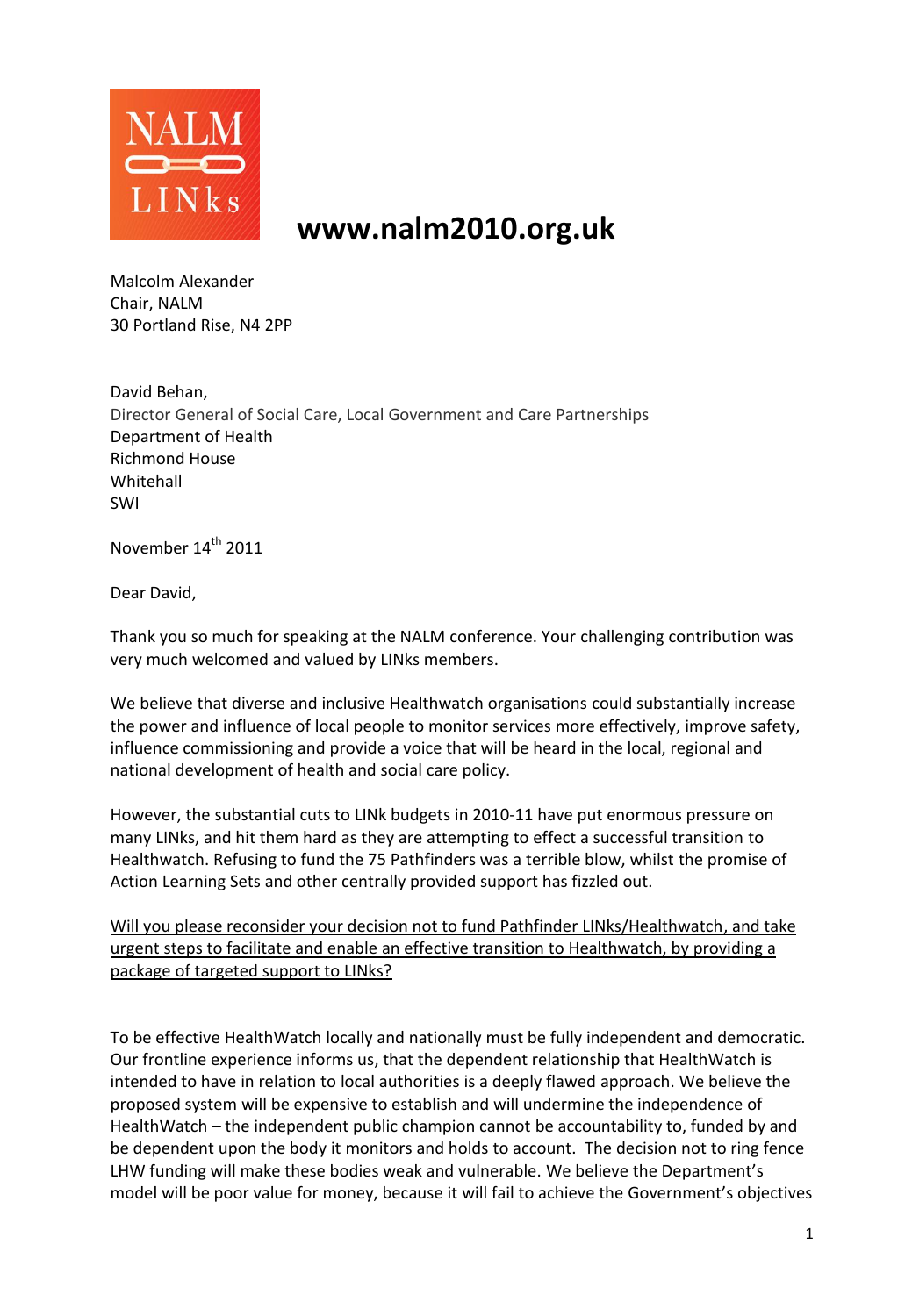for LHW, i.e. to build a stronger voice for patients, the public and service users in the health and social care system.

Will you work with NALM and regional LINks to produce an effective model that will secure the objective of Government policy for a powerful and independent system of public involvement in health and social care?

LINk representatives have worked earnestly with the CQC over the past year with the intention of building collaborative approaches to the creation Healthwatch England. Our experience of the CQC has convinced us that the location of HWE in the CQC is a mistake, is inappropriate and will not secure the independence and support and resources that the LHW needs. We need HWE to be established as an independent body – outside of the CQC.

An expert team is needed that has the knowledge, experience and expertise both to build HWE, support the transition of LINks into LHW and ensure it has the ability to carry out its five statutory functions. LHW will need support, training, advice, resources, expertise on policy and legal processes and hundreds of other issues if LHW is to take off quickly.

#### Will you re-examine the proposed model for HWE and consider how the effectiveness, accountability to local people and the independence of HWE can be secured?

Volunteers are versatile, imaginative and hard working, but they need stability, continuity and effective support organisations to get public involvement in health and social care into the next stage of development. LINks can build a highly efficient and effective HealthWatch system at low cost, if freed from the constraints of local government bureaucracy and control. The current proposals will we believe lead to a two year hiatus with LHW not being functional until 2014.

LINks are ready for transition, but we urgently need effective joint DH-LINks-LA leadership if we are to deal with the issues described above, and if Healthwatch is to have meaning, value and influence.

There is no point in creating bodies which fail to meet the objectives which we all agree are essential for Healthwatch.

Malcolm Alexander **Ruth Marsden** Ruth Marsden Chair Vice Chair NALM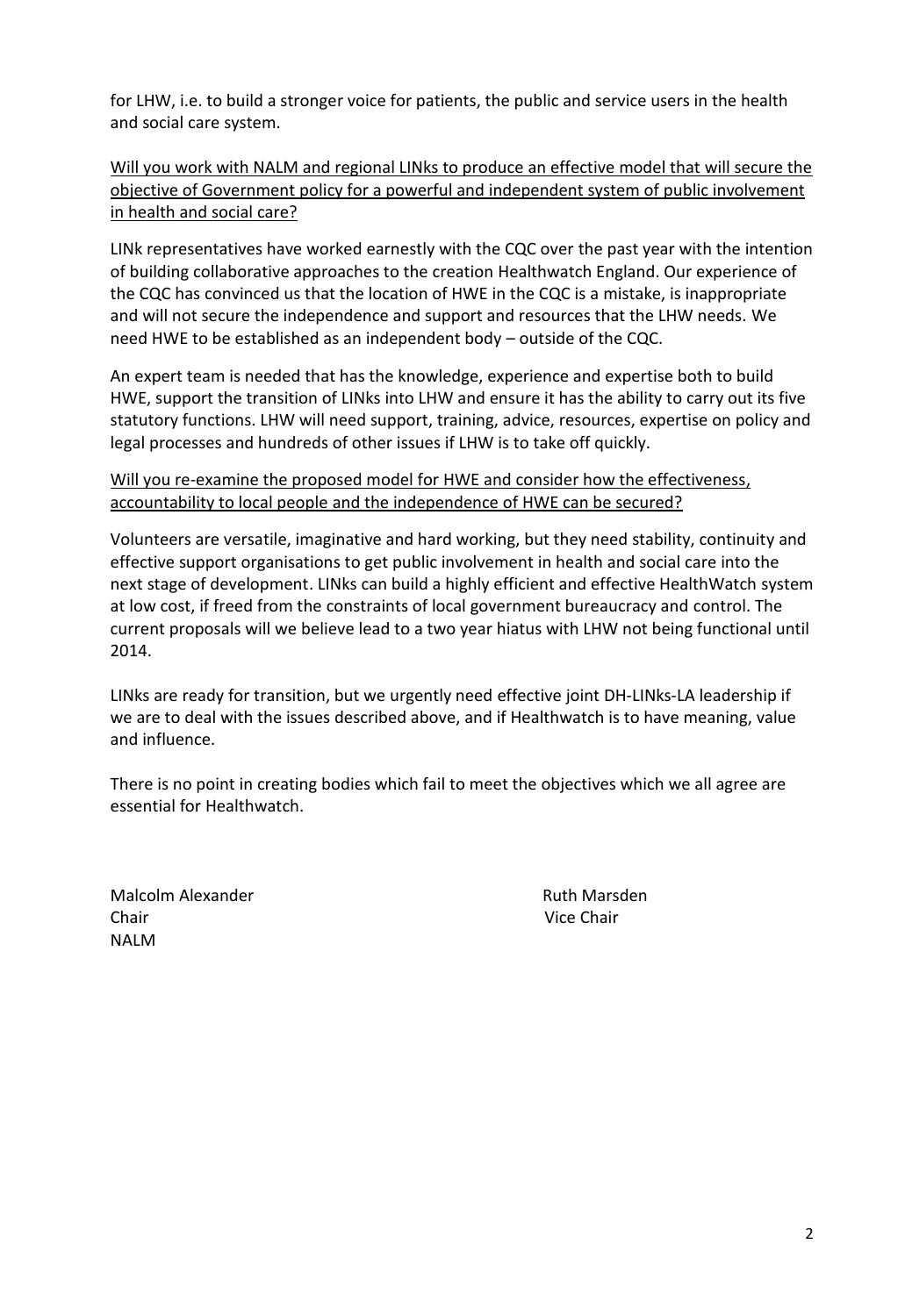# **Key Recommendations to the DH on HealthWatch**

#### **Location in the CQC**

**HealthWatch England should not be located within the CQC. It must be an independent, 'bottom-up' democratic body led by elected representatives from Local HealthWatch and other community bodies.** 

 **Holding regulators, providers and commissioners to account National and Local HealthWatch must be wholly independent, able to hold the regulators and the whole of the health and social care system to account.** 

**Guarantor of rights and independence** 

**HealthWatch England should be the guarantor of the rights, duties and independence of local HealthWatch.** 

**Accountability of Healthwatch** 

**Clear accountability is essential for both the Local and HealthWatch England. These bodies must be able to demonstrate how they are serving the community, and what action they are taking with respect to concerns raised about services in any part of the country.** 

**Expert advice for local HealthWatch** 

**HealthWatch England must promote and share good practice, be a source of responsive and expert advice;** 

**Sources of good practice** 

**An information system of successful Healthwatch work should be maintained by the HealthWatch England, to show what can be achieved. It should also hold the PPI specialist library and have access to DH and other department libraries;**

#### **Legal and policy advice**

**HealthWatch England must be able to give legal and policy advice to local HealthWatch and have resources to communicate local and national issues to the public.** 

#### **Governance advice**

**Healthwatch England must provide draft governance documents and guidelines to Local HealthWatch for local modification.**